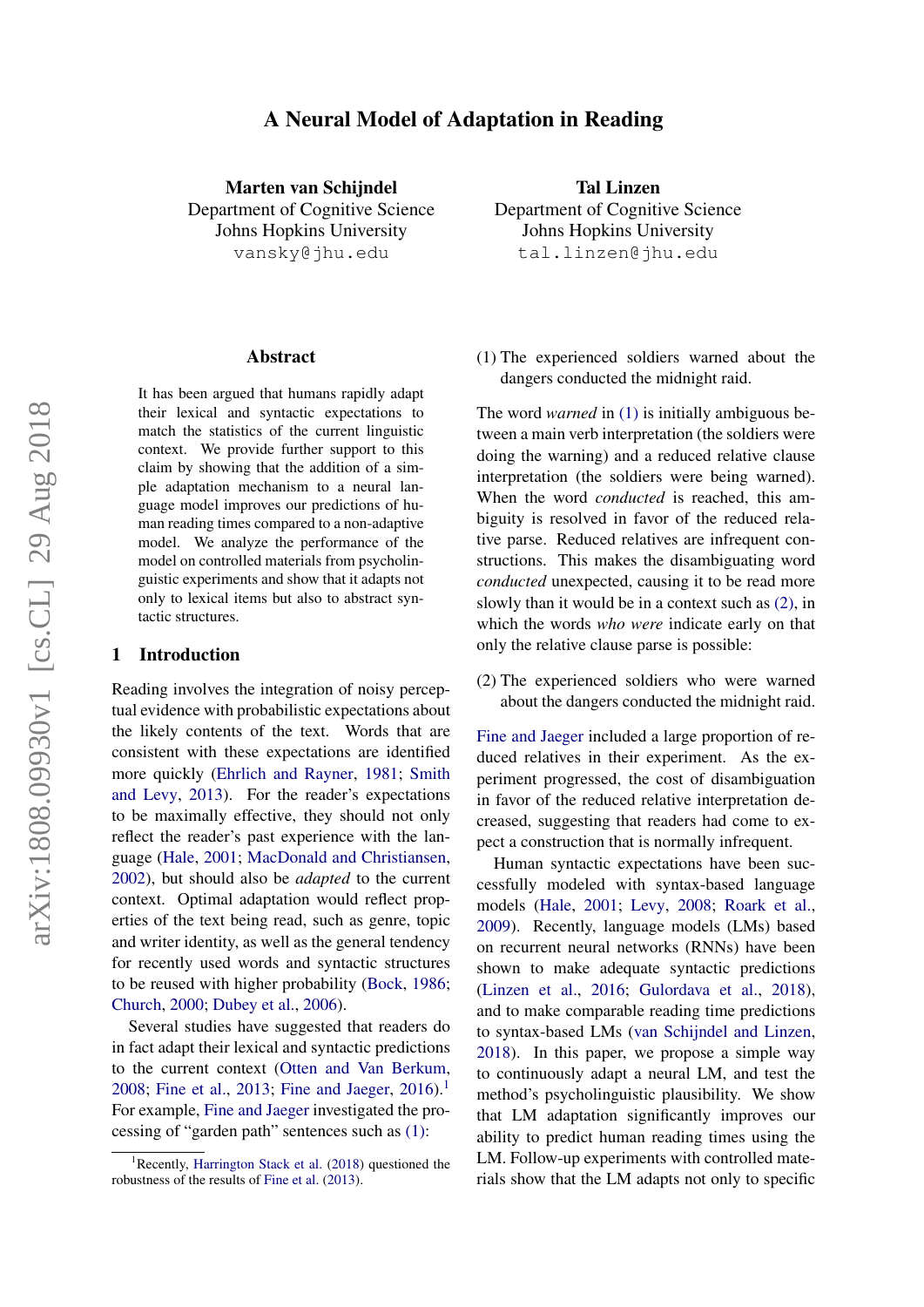vocabulary items but also to abstract syntactic constructions, as humans do.

## 2 Method

We use a simple method to adapt our LM: at the end of each new test sentence, we update the parameters of the LM based on its cross-entropy loss when predicting that sentence; the new weights are then used to predict the next test sentence.<sup>[2](#page-1-0)</sup> Our baseline LM is a long short-term memory (LSTM; [Hochreiter and Schmidhuber,](#page-5-10) [1997\)](#page-5-10) language model trained on 90 million words of English Wikipedia by [Gulordava et al.](#page-5-9) [\(2018\)](#page-5-9) (see Supplementary Materials for details). For adaptation, we keep the learning rate of 20 used by [Gulordava et al.](#page-5-9) (the gradient is multiplied by this learning rate during weight updates). We examine the effect of this parameter in Section [5.2.](#page-3-0)

We tested the model on the Natural Stories Corpus [\(Futrell et al.,](#page-5-11) [2018\)](#page-5-11), which has 10 narratives with self-paced reading times from 181 native English speakers. There are two narrative genres in the corpus: fairy tales (seven texts) and documentary accounts (three texts).

### 3 Linguistic accuracy

We first measured how well the adaptive model predicted upcoming words. We report the model's perplexity, a quantity which is lower when the LM assigns higher probabilities to the words that in fact occurred. We adapted the model to the first k sentences of each text, then tested it on sentence  $k + 1$ , for all k. Adaptation dramatically improved test perplexity compared to the non-adaptive version of the model (86.99 vs. 141.49).

We next adapted the model to each genre separately. If the model adapts to stylistic or syntactic patterns, we might expect adaptation to be more helpful in the fairy tale than the documentary genre: the Wikipedia corpus that the LM was originally trained on is likely to be more similar in style to the documentary genre. Consistent with this hypothesis, the documentary texts benefited less from adaptation (99.33 to 73.20) than the fairy tales (160.05 to 86.47), though the fact that both saw improvement from adaptation suggests that text-specific adaptation is beneficial even if the genre is similar to the training genre.

<span id="page-1-2"></span>

| WITHOUT ADAPTIVE SURPRISAL: |         |      |         |
|-----------------------------|---------|------|---------|
| Sentence position           | 0.55    | 0.53 | 1.03    |
| Word length                 | 7.29    | 1.00 | 7.26    |
| Non-adaptive surprisal      | 6.64    | 0.68 | 9.79    |
| WITH ADAPTIVE SURPRISAL:    |         |      |         |
| Sentence position           | 0.29    | 0.53 | 0.55    |
| Word length                 | 6.42    | 1.00 | 6.40    |
| Non-adaptive surprisal      | $-0.89$ | 0.68 | $-1.31$ |
| Adaptive surprisal          | 8.45    | 0.63 | 13.42   |

Table 1: Fixed effect regression coefficients from fitting self-paced reading times. The top model lacks fixed and random effects of adaptive surprisal. In general, a coefficient is significant when  $|t| > 2.$ 

Each genre consists of multiple texts. Does adaptation to a particular text lead to catastrophic forgetting [\(McCloskey and Cohen,](#page-6-6) [1989\)](#page-6-6), such that the LM overfits to the text and forgets its more general knowledge acquired from the Wikipedia training corpus? This was not the case; in fact, adapting to the entirety of each genre without reverting to the baseline model after each text led to a very slightly *better* perplexity (fairytales: 86.47, documentaries: 73.20) compared with a setting in which the LM was reverted after each text (fairytales: 86.61, documentaries: 73.63).

#### 4 Modeling human expectations

We next tested whether our adaptive LM matches human expectations better than a non-adaptive model. Since each reader saw the texts in a different order, we adapted the LM to each text separately: after each story, we reverted to the initial Wikipedia-trained LM and restarted adaptation on the next text. If anything, this likely resulted in a conservative estimate of the benefit of adaptation compared to a model that adapts continuously across multiple stories from the same genre, as hu-mans might do.<sup>[3](#page-1-1)</sup>

We used surprisal as a linking function between the LM's predictions and human reading times

<span id="page-1-0"></span><sup>&</sup>lt;sup>2</sup>Our code is publicly available at: [https://github.](https://github.com/vansky/adaptive-LM.git) [com/vansky/adaptive-LM.git](https://github.com/vansky/adaptive-LM.git)

<span id="page-1-1"></span><sup>3</sup>We do not distinguish between *priming* and *adaptation* in this paper. While it may be tempting to think of the LSTM memory cell as a model of priming and of the weight updates as a model of adaptation, [Bock and Griffin](#page-5-12) [\(2000\)](#page-5-12) provide evidence that priming cannot simply be a function of residual activation and that priming can be driven by longer-term learning (see [Tooley and Traxler](#page-6-7) [\(2010\)](#page-6-7) for more discussion on priming vs. adaptation).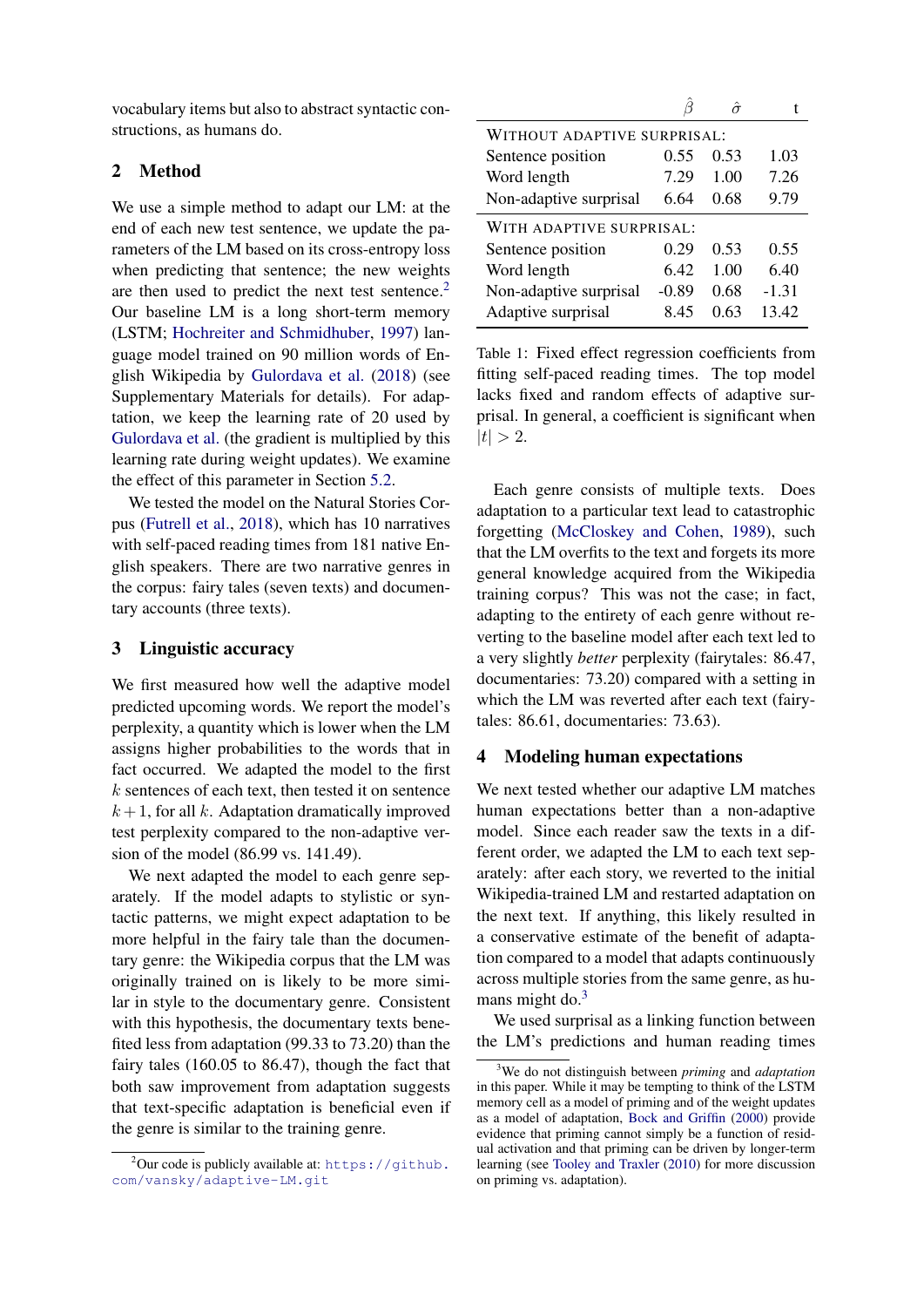<span id="page-2-1"></span>

Figure 1: Mean length- and order-corrected reading times over the disambiguating region of the critical items in [Fine and Jaeger](#page-5-6) [\(2016\)](#page-5-6). Figure adopted from that paper.

[\(Hale,](#page-5-1) [2001;](#page-5-1) [Smith and Levy,](#page-6-0) [2013\)](#page-6-0). Surprisal quantifies how unpredictable each word  $(w_i)$  is given the preceding words:

$$
surprisal(wi) = -log P(wi | w1...wi-1) (1)
$$

We fit the self-paced reading times in the Natural Stories Corpus with linear mixed effects models (LMEMs), a generalization of linear regression (see Supplementary Materials for details).

In line with previous work, non-adaptive surprisal was a significant predictor of reading times  $(p < 0.001)$  when the model only included other baseline factors (Table [1,](#page-1-2) Top). Adaptive surprisal was a significant predictor of reading times  $(p < 0.001)$  over non-adaptive surprisal and all baseline factors (Table [1,](#page-1-2) Bottom). Crucially, nonadaptive surprisal was no longer a significant predictor of reading times once adaptive surprisal was included. This indicates that the predictions of the adaptive model subsume the predictions of the non-adaptive one.

### 5 Does the model adapt to syntax?

We have shown that LM adaptation improves our ability to model human expectations as reflected in a self-paced reading time corpus. How much of this improvement is due to adaptation of the model's syntactic representations [\(Bacchiani et al.,](#page-5-13) [2006;](#page-5-13) [Dubey et al.,](#page-5-4) [2006\)](#page-5-4) and how much is simply due to the model assigning a higher probability to words that have recently occurred [\(Kuhn and de](#page-5-14) [Mori,](#page-5-14) [1990;](#page-5-14) [Church,](#page-5-3) [2000\)](#page-5-3)? We address this ques-

<span id="page-2-2"></span>

Figure 2: Mean order-corrected model surprisal over the disambiguating region of the critical items in [Fine and Jaeger](#page-5-6) [\(2016\)](#page-5-6).

tion using two syntactic phenomena: reduced relative clauses and the dative alternation.

### 5.1 Reduced relative clauses

We adapted the model independently to random orderings of the critical and filler stimuli used in Experiment 3 of [Fine and Jaeger](#page-5-6)  $(2016)$ ;<sup>[4](#page-2-0)</sup> this experiment (described in the Introduction) contained a much higher proportion of reduced relative clauses than their general distribution in English. We used surprisal as our proxy for reading times. Following [Fine and Jaeger,](#page-5-6) we took the mean surprisal over three words in each ambiguous sentence: the disambiguating word and the following two words (e.g., *conducted the midnight* in example [\(1\)\)](#page-0-1). To estimate the magnitude of the syntactic disambiguation penalty while also controlling for lexical content, we subtracted this quantity from the mean surprisal over the exact same words in the paired unambiguous sentence [\(2\).](#page-0-2) Linear regression showed that the disambiguation penalty decreased as the model was exposed to more critical items (item order coefficient:  $\hat{\beta} = -0.0804$ ,  $p < 0.001$ ), indicating that the LM was adapting to reduced relatives, a syntactic construction without any lexical content.

In order to compare our findings more directly with the results given by [Fine and Jaeger](#page-5-6) [\(2016\)](#page-5-6) (shown in Figure [1\)](#page-2-1), we mimicked their method of plotting reading times. First, we fit a linear model of the mean surprisal of each disambiguating region with the number of trials the model had seen in the experiment thus far to account for a general trend of subjects speeding up over the course

<span id="page-2-0"></span><sup>4</sup> See details in the Supplementary Materials.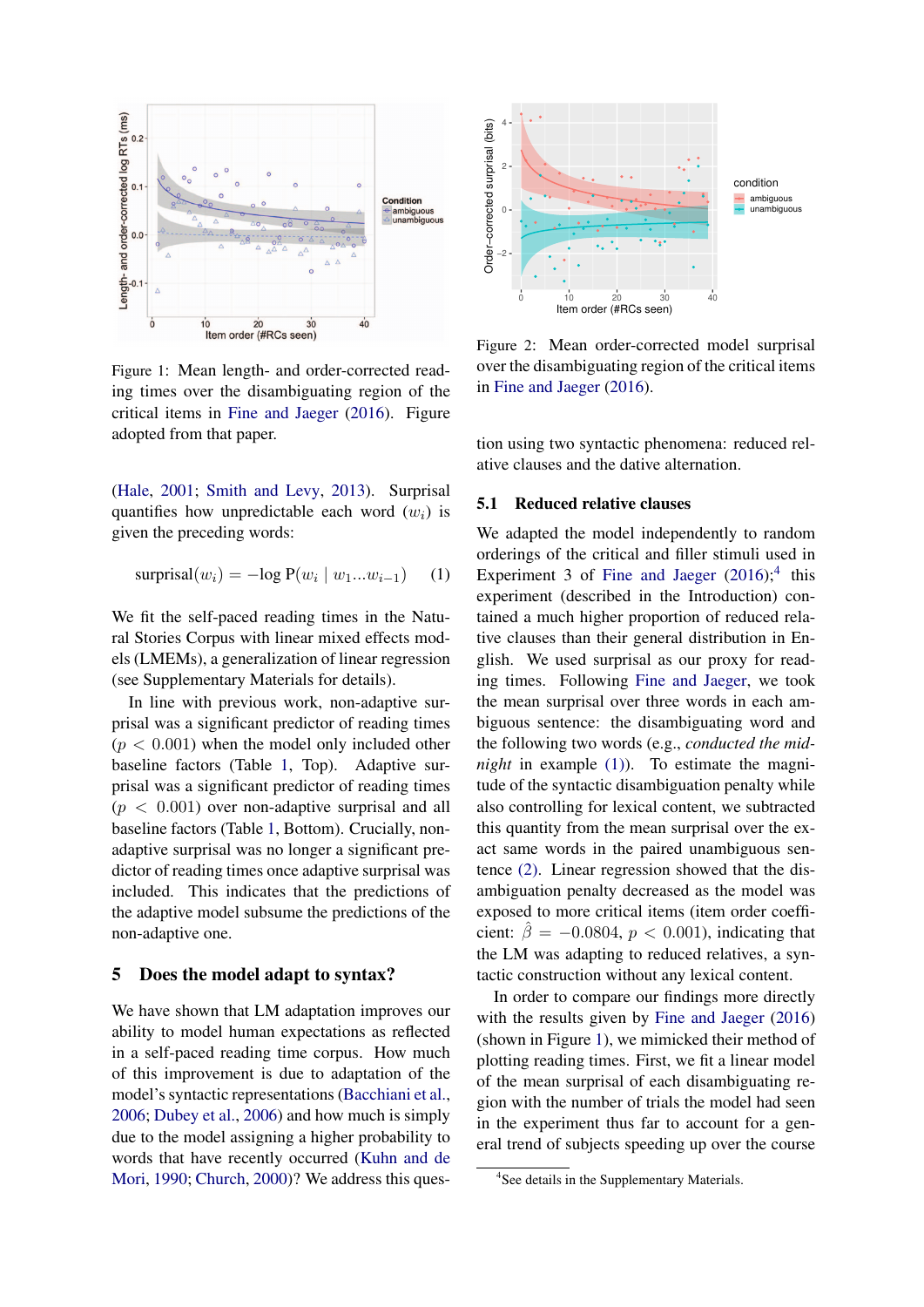of the experiment. Then, we plotted the mean residual model surprisal that was left in the disambiguating region in both the ambiguous and unambiguous conditions as the experiment progressed. The shape of our model's adaptation to the reduced relative construction (upper curve in Figure [2\)](#page-2-2) matched the human results reported by [Fine](#page-5-6) [and Jaeger.](#page-5-6) Like humans, the model showed an initially large adaptation effect, followed by more gradual adaptation thereafter. Both humans and our model continued to adapt over all the items rather than just at the beginning of the experiment. Also like humans, the model's response to unambiguous items did not change significantly over the course of the experiment ( $p = 0.91$ ).

### <span id="page-3-0"></span>5.2 The dative alternation

Dative events can be expressed using two roughly equivalent English constructions:

<span id="page-3-1"></span>(3) a. *Prepositional object (PO)*: The boy threw the ball to the dog. b. *Double object (DO)*: The boy threw the dog the ball.

Work in psycholinguistics has shown that recent experience with one of these variants increases the probability of producing that variant [\(Bock,](#page-5-2) [1986;](#page-5-2) [Kaschak et al.,](#page-5-15) [2006\)](#page-5-15) as well as the likelihood of predicting it in reading [\(Tooley and Bock,](#page-6-8) [2014\)](#page-6-8). To test whether our adaptation method can reproduce this behavior, we generated 200 pairs of dative sentences similar to [\(3\).](#page-3-1) We shuffled 100 DO sentences into 1000 filler sentences sampled from the Wikitext-2 training corpus [\(Merity et al.,](#page-6-9) [2016\)](#page-6-9) and adapted the model to these 1100 sentences. We then froze the weights of the adapted model and tested its predictions for two types of sentences: the PO counterparts of the DO sentences in the adaptation set, which shared the vocabulary of the adaptation set but differed in syntax; and 100 new DO sentences, which shared syntax but no content words with the adaptation set.<sup>[5](#page-3-2)</sup>

An additional goal of this experiment was to examine the effect of learning rate on adaptation. During adaptation the model performs a single parameter update after each sentence and does not train until convergence with gradual reduction of the learning rate as would normally be the case during LM training. Consequently, the learning

<span id="page-3-3"></span>

Figure 3: Learning rate influence over syntactic and lexical adaptation. A learning rate of 0 indicates the performance of the non-adaptive model; the learning rate of 200 resulted in perplexity in the billions.

rate parameter crucially determines the amount of adaptation the model can undertake after each sentence. If the learning rate is very low, adaptation will not have any effect; if it is too high, either the model will overfit after each update and will not generalize well, or the model will forget its trained representation as it overshoots the targeted minima. The optimal rate may differ between lexical and syntactic adaptation. Our experiments thus far all used the same learning rate as our original model (20); here, we varied the learning rate on a logarithmic scale between 0.002 and 200.

The results of this experiment are shown in Figure [3.](#page-3-3) The model successfully adapted to the DO construction as well as to the vocabulary of the adaptation sentences. This was the case for all of the learning rates except for 200, which resulted in enormous perplexity on both sentence types. Both lexical and syntactic adaptation were most successful when the learning rate was around 2, with perplexity reductions of 94% for lexical adaptation and 84% for syntactic adaptation.

The better perplexity for lexical adaptation (testing on PO) compared with syntactic adaptation (testing on DO) arose from the larger number of PO sentences in the pre-training corpus. Syntactic adaption was penalized at higher learning rates more than lexical adaptation (compare learning rates of 2 and 20). This fragility of syntactic adaptation likely stems from the fact that the model can directly observe the relevant vocabu-

<span id="page-3-2"></span><sup>&</sup>lt;sup>5</sup>For additional details as well as the reverse setting (adaptation to PO), see Supplementary Materials.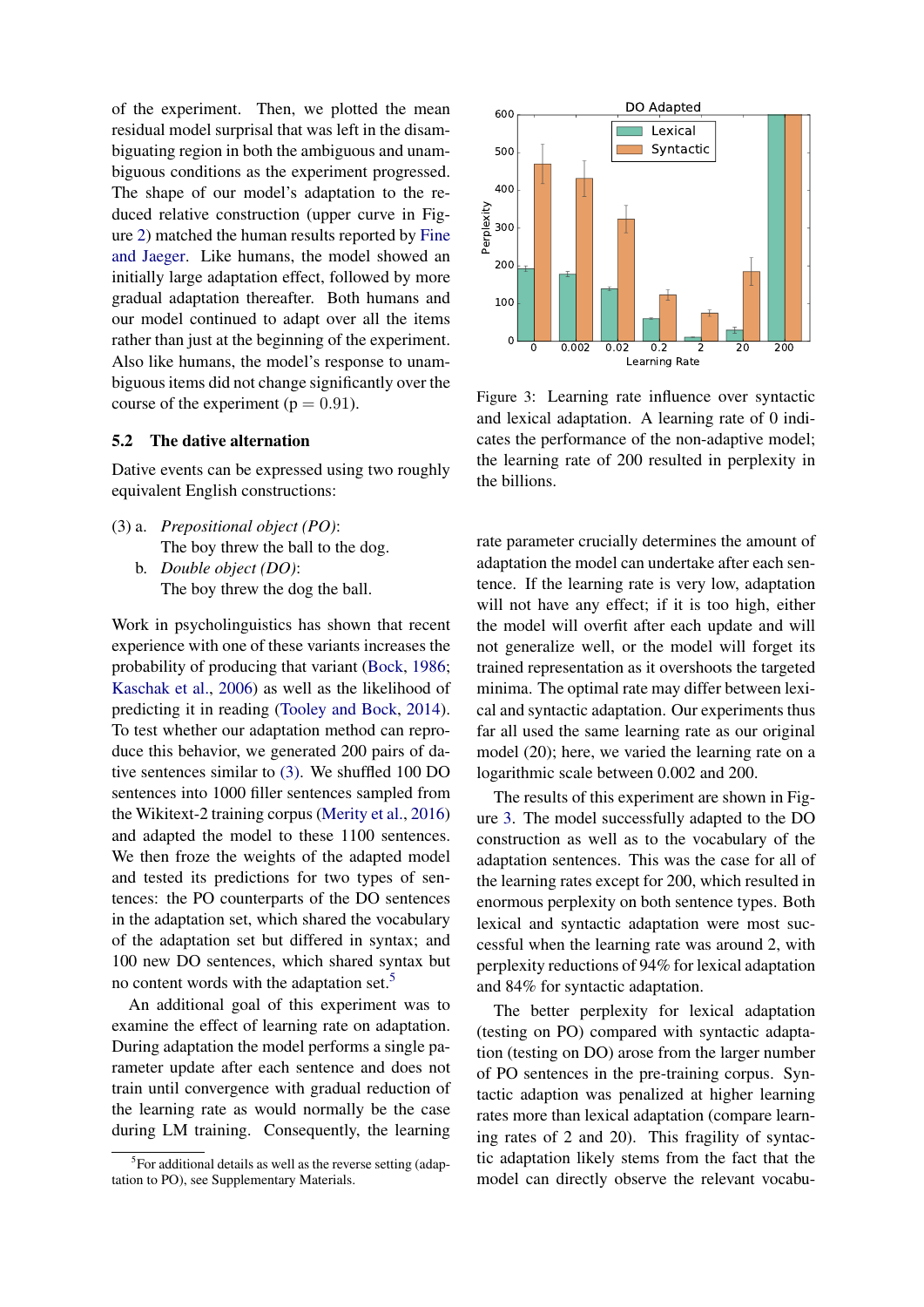<span id="page-4-0"></span>

Figure 4: Perplexity on (a) the adaptation set of *G1* before adaptation, (b) the adaptation set of *G1* during the adaptation process, (c) the held-out set of *G1* after adapting to *G1* then adapting to *G2*.

lary, but syntax is latent and must be inferred from multiple similar sentences, a generalization which is impeded by overfitting at higher learning rates.

#### 6 Testing for catastrophic forgetting

Our analysis of the Natural Stories corpus did not indicate that the model suffered from catastrophic forgetting. Yet the Natural Stories corpus contained only two genres; to address the issue of catastrophic forgetting more systematically, we used the premise sentences from the MultiNLI corpus [\(Williams et al.,](#page-6-10) [2018\)](#page-6-10) — a total of 2000 sentences for each of 10 genres.

For each genre pair  $G_1$  and  $G_2$ , we first adapted the baseline model trained on Wikipedia to 1000 sentences of  $G_1$  using a learning rate of 2 (shown to be optimal in Section [5.2\)](#page-3-0). We then adapted the model to 1000 sentences of  $G_2$ . Finally, we froze the model's weights and tested its perplexity on the 1000 held out sentences from  $G_1$ .

The results averaged across all pairs of genres are plotted in Figure [4.](#page-4-0) Unsurprisingly, the model performed best on  $G_1$  immediately after adapting to it (middle bar). Crucially, even after adapting to 1000 sentences of  $G_2$  after its last exposure to  $G_1$ , it still modeled  $G_1$  (right bar) much better than the non-adapted model (left bar). These results suggest that catastrophic forgetting is not a concern even with a relatively large amount of data.

#### 7 Discussion

Adaptation greatly improved an RNN LM's word prediction accuracy, in line with other work on LM adaptation [\(Kneser and Steinbiss,](#page-5-16) [1993\)](#page-5-16). We showed that the adapted model was psycholinguistically plausible, in two senses. First, it improved the correlation between surprisal derived from the model and human reading times, suggesting that the model generated more human-like expectations. Second, using materials that teased apart lexical content from syntax, we showed that the model adapted both its lexical and its syntactic predictions, in line with findings from human experiments. Finally, as in other neural-network based models in psychology [\(Chang et al.,](#page-5-17) [2006\)](#page-5-17), our gradient-based updates naturally incorporate the error-driven nature of syntactic adaptation; while we did not demonstrate this in the current paper, we hypothesize that our model will reproduce the finding that more surprising words lead to greater adaptation [\(Jaeger and Snider,](#page-5-18) [2013\)](#page-5-18).

The simplicity of our adaptation method makes it attractive for use in modeling human expectations. Since adaptive surprisal is strictly superior to non-adaptive surprisal in modeling reading times, it would be a stronger baseline in analyses that aim to demonstrate the contribution of factors other than predictability.

We used a simple neural adaptation approach, where we performed continuous gradient updates based on the prediction error on the adaptation sentences (see also [Krause et al.,](#page-5-19) [2017\)](#page-5-19). An alternative approach to neural LM adaptation uses recent RNN states in conjunction with the current state to make word predictions [\(Grave et al.,](#page-5-20) [2017;](#page-5-20) [Merity et al.,](#page-6-11) [2017\)](#page-6-11); a comparison of the two methods using our paradigms may provide insight into their relative strengths and weaknesses.

Finally, we reverted to the base model after the end of each text in our experiments, forgetting any text-specific adaptation. This mimics the effect of a participant leaving an experiment that had an unusual distribution of syntactic constructions and reverting to their standard expectations. In practice, however, humans are able to generalize from prior experience when they begin adapting to a new speaker or text if it is similar in some way to their previous experiences. For example, the model of [Jaech and Ostendorf](#page-5-21) [\(2018\)](#page-5-21) adapts to environmental factors, so it could potentially draw on independent experiences with female speakers and with lawyer speech in order to initialize a model of adaptation to a new female lawyer (see also [Mikolov and Zweig,](#page-6-12) [2012;](#page-6-12) [Klein](#page-5-22)[schmidt,](#page-5-22) [2018\)](#page-5-22). The psycholinguistic plausibility of these models can be tested in future work.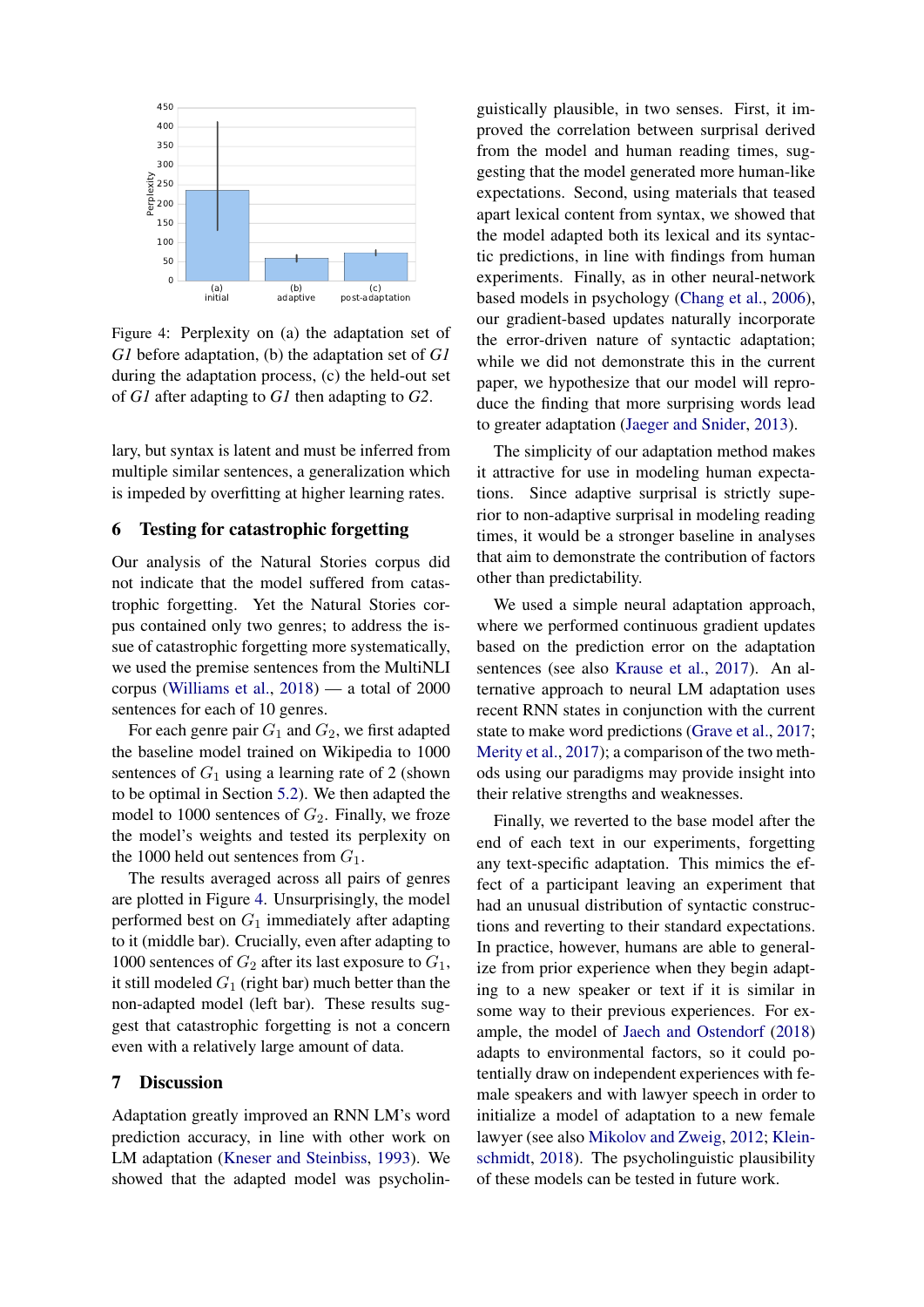#### References

- <span id="page-5-13"></span>Michiel Bacchiani, Michael Riley, Brian Roark, and Richard Sproat. 2006. MAP adaptation of stochastic grammars. *Computer Speech & Language*, 20(1):41–68.
- <span id="page-5-23"></span>Douglas Bates, Martin Maechler, Ben Bolker, and Steven Walker. 2014. *lme4: Linear mixed-effects models using Eigen and S4*. R package version 1.1- 7.
- <span id="page-5-2"></span>Kathryn Bock. 1986. Syntactic persistence in language production. *Cognitive Psychology*, 18(3):355–387.
- <span id="page-5-12"></span>Kathryn Bock and Zenzi M. Griffin. 2000. The persistence of structural priming: transient activation or implicit learning? *Journal of Experimental Psychology: General*, 129(2):177–192.
- <span id="page-5-17"></span>Franklin Chang, Gary S Dell, and Kathryn Bock. 2006. Becoming syntactic. *Psychological Review*, 113(2):234–272.
- <span id="page-5-3"></span>Kenneth W. Church. 2000. Empirical estimates of adaptation: the chance of two noriegas is closer to p/2 than p 2 . In *Proceedings of the 18th Conference on Computational Linguistics - Volume 1*, pages 180–186. Association for Computational Linguistics.
- <span id="page-5-4"></span>Amit Dubey, Frank Keller, and Patrick Sturt. 2006. Integrating syntactic priming into an incremental probabilistic parser, with an application to psycholinguistic modeling. In *Proceedings of the 21st International Conference on Computational Linguistics and the 44th annual meeting of the Association for Computational Linguistics*, pages 417–424. Association for Computational Linguistics.
- <span id="page-5-0"></span>Susan F. Ehrlich and Keith Rayner. 1981. Contextual effects on word perception and eye movements during reading. *Journal of Verbal Learning and Verbal Behavior*, 20(6):641–655.
- <span id="page-5-6"></span>Alex B. Fine and T. Florian Jaeger. 2016. The role of verb repetition in cumulative structural priming in comprehension. *Journal of Experimental Psychology: Learning, Memory, and Cognition*, 42(9):1362–1376.
- <span id="page-5-5"></span>Alex B. Fine, T. Florian Jaeger, Thomas A. Farmer, and Ting Qian. 2013. Rapid expectation adaptation during syntactic comprehension. *PloS ONE*, 8(10):1– 18.
- <span id="page-5-11"></span>Richard Futrell, Edward Gibson, Hal Tily, Anastasia Vishnevetsky, Steve Piantadosi, and Evelina Fedorenko. 2018. The natural stories corpus. In *Proceedings of the Eleventh International Conference on Language Resources and Evaluation (LREC 2018)*, pages 76–82.
- <span id="page-5-20"></span>Edouard Grave, Armand Joulin, and Nicolas Usunier. 2017. Improving neural language models with a

continuous cache. In *Proceedings of the International Conference on Learning Representations (ICLR 2017)*.

- <span id="page-5-9"></span>Kristina Gulordava, Piotr Bojanowski, Edouard Grave, Tal Linzen, and Marco Baroni. 2018. Colorless green recurrent networks dream hierarchically. In *Proceedings of the 2018 Conference of the North American Chapter of the Association for Computational Linguistics: Human Language Technologies, Volume 1 (Long Papers)*, pages 1195–1205. Association for Computational Linguistics.
- <span id="page-5-1"></span>John Hale. 2001. A probabilistic Earley parser as a psycholinguistic model. In *Proceedings of the second meeting of the North American Chapter of the Association for Computational Linguistics on Human Language Technologies*, pages 1–8, Pittsburgh, PA. Association for Computational Linguistics.
- <span id="page-5-7"></span>Caoimhe M. Harrington Stack, Ariel N. James, and Duane G. Watson. 2018. A failure to replicate rapid syntactic adaptation in comprehension. *Memory & Cognition*.
- <span id="page-5-10"></span>Sepp Hochreiter and Jürgen Schmidhuber. 1997. Long short-term memory. *Neural Computation*, 9(8):1735–1780.
- <span id="page-5-21"></span>Aaron Jaech and Mari Ostendorf. 2018. Personalized language model for query auto-completion. In *Proceedings of the 56th Annual Meeting of the Association for Computational Linguistics (Volume 2: Short Papers)*, pages 700–705. Association for Computational Linguistics.
- <span id="page-5-18"></span>T. Florian Jaeger and Neal E. Snider. 2013. Alignment as a consequence of expectation adaptation: Syntactic priming is affected by the prime's prediction error given both prior and recent experience. *Cognition*, 127:57–83.
- <span id="page-5-15"></span>Michael P. Kaschak, Renrick A. Loney, and Kristin L Borreggine. 2006. Recent experience affects the strength of structural priming. *Cognition*, 99(3):B73–B82.
- <span id="page-5-22"></span>Dave F. Kleinschmidt. 2018. Structure in talker variability: How much is there and how much can it help? *Language, Cognition and Neuroscience*.
- <span id="page-5-16"></span>Reinhard Kneser and Volker Steinbiss. 1993. On the dynamic adaptation of stochastic language models. In *Proceedings of ICASSP-93*.
- <span id="page-5-19"></span>Ben Krause, Emmanuel Kahembwe, Iain Murray, and Steve Renals. 2017. Dynamic evaluation of neural sequence models. *arXiv preprint arXiv:1709.07432*.
- <span id="page-5-14"></span>Roland Kuhn and Renato de Mori. 1990. A cachebased natural language model for speech recognition. *IEEE Transactions on Pattern Analysis and Machine Intelligence*, 12(6):570–583.
- <span id="page-5-8"></span>Roger Levy. 2008. Expectation-based syntactic comprehension. *Cognition*, 106(3):1126–1177.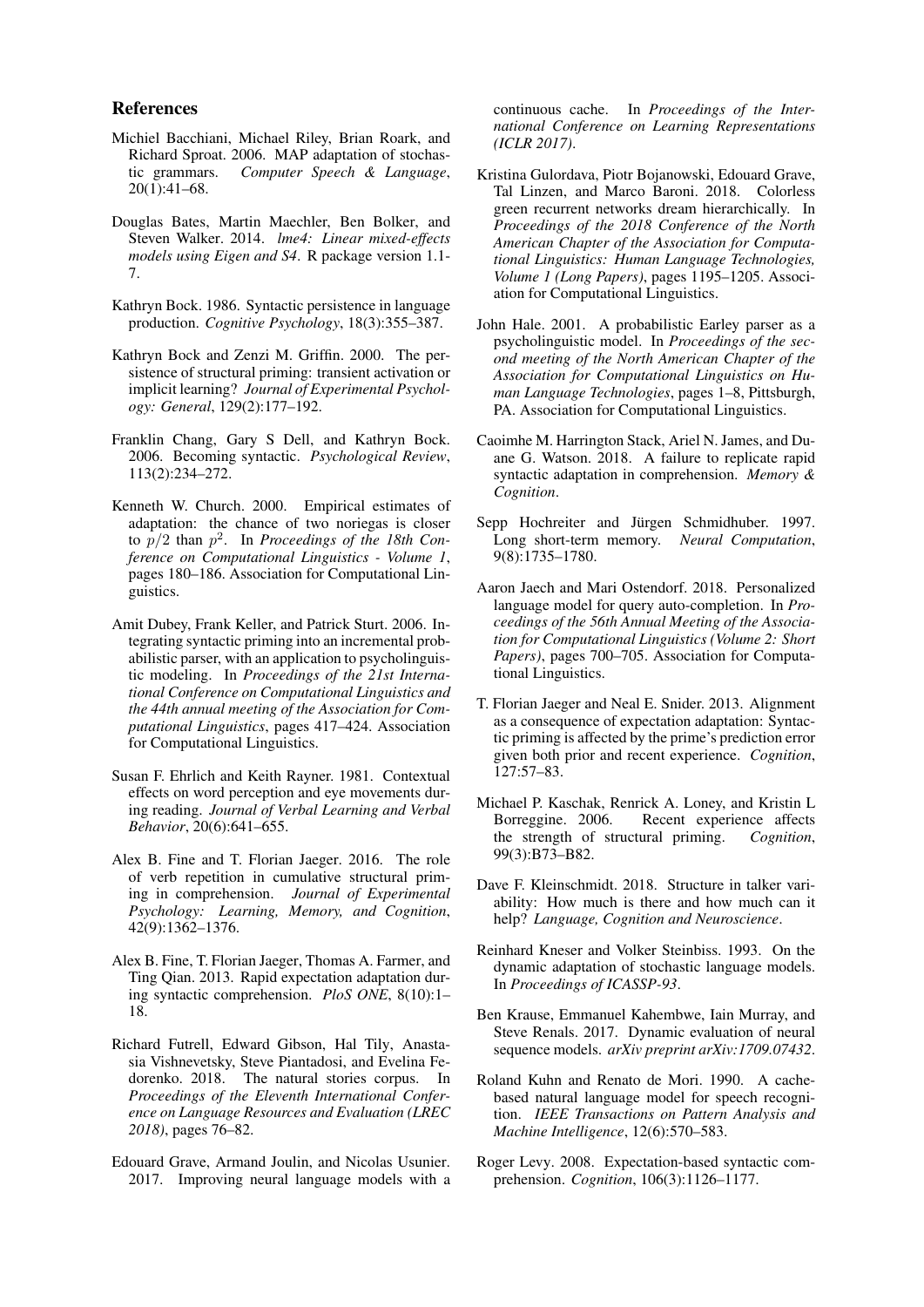- <span id="page-6-4"></span>Tal Linzen, Emmanuel Dupoux, and Yoav Goldberg. 2016. Assessing the ability of LSTMs to learn syntax-sensitive dependencies. *Transactions of the Association for Computational Linguistics*, 4:521– 535.
- <span id="page-6-1"></span>Maryellen C. MacDonald and Morten H. Christiansen. 2002. Reassessing working memory: Comment on Just and Carpenter (1992) and Waters and Caplan (1996). *Psychological Review*, 109(1):35–54.
- <span id="page-6-6"></span>Michael McCloskey and Neal J. Cohen. 1989. Catastrophic interference in connectionist networks: The sequential learning problem. In Gordon H. Bower, editor, *The Psychology of Learning and Motivation: Volume 24*, 92, pages 109–165. San Diego: Academic Press.
- <span id="page-6-9"></span>Stephen Merity, Caiming Xiong, James Bradbury, and Richard Socher. 2016. Wikitext-2.
- <span id="page-6-11"></span>Stephen Merity, Caiming Xiong, James Bradbury, and Richard Socher. 2017. Pointer sentinel mixture models. In *Proceedings of the International Conference on Learning Representations (ICLR 2017)*.
- <span id="page-6-12"></span>Tomas Mikolov and Geoffrey Zweig. 2012. Context dependent recurrent neural network language model. *SLT*, 12:234–239.
- <span id="page-6-2"></span>Marte Otten and Jos J. A. Van Berkum. 2008. Discourse-based word anticipation during language processing: Prediction or priming? *Discourse Processes*, 45(6):464–496.
- <span id="page-6-3"></span>Brian Roark, Asaf Bachrach, Carlos Cardenas, and Christophe Pallier. 2009. Deriving lexical and syntactic expectation-based measures for psycholinguistic modeling via incremental top-down parsing. In *Proceedings of the 2009 Conference on Empirical Methods in Natural Language Processing*, pages 324–333. Association for Computational Linguistics.
- <span id="page-6-0"></span>Nathaniel J. Smith and Roger Levy. 2013. The effect of word predictability on reading time is logarithmic. *Cognition*, 128:302–319.
- <span id="page-6-8"></span>Kristen M. Tooley and Kathryn Bock. 2014. On the parity of structural persistence in language production and comprehension. *Cognition*, 132(2):101– 136.
- <span id="page-6-7"></span>Kristen M. Tooley and Matthew J. Traxler. 2010. Syntactic priming effects in comprehension: A critical review. *Language and Linguistics Compass*, 4(10):925–937.
- <span id="page-6-5"></span>Marten van Schijndel and Tal Linzen. 2018. Modeling garden path effects without explicit hierarchical syntax. In Tim Rogers, Marina Rau, Jerry Zhu, and Chuck Kalish, editors, *Proceedings of the 40th Annual Conference of the Cognitive Science Society*, pages 2600–2605. Cognitive Science Society, Austin, TX.

<span id="page-6-10"></span>Adina Williams, Nikita Nangia, and Samuel Bowman. 2018. A broad-coverage challenge corpus for sentence understanding through inference. In *Proceedings of the 2018 Conference of the North American Chapter of the Association for Computational Linguistics: Human Language Technologies, Volume 1 (Long Papers)*, pages 1112–1122. Association for Computational Linguistics.